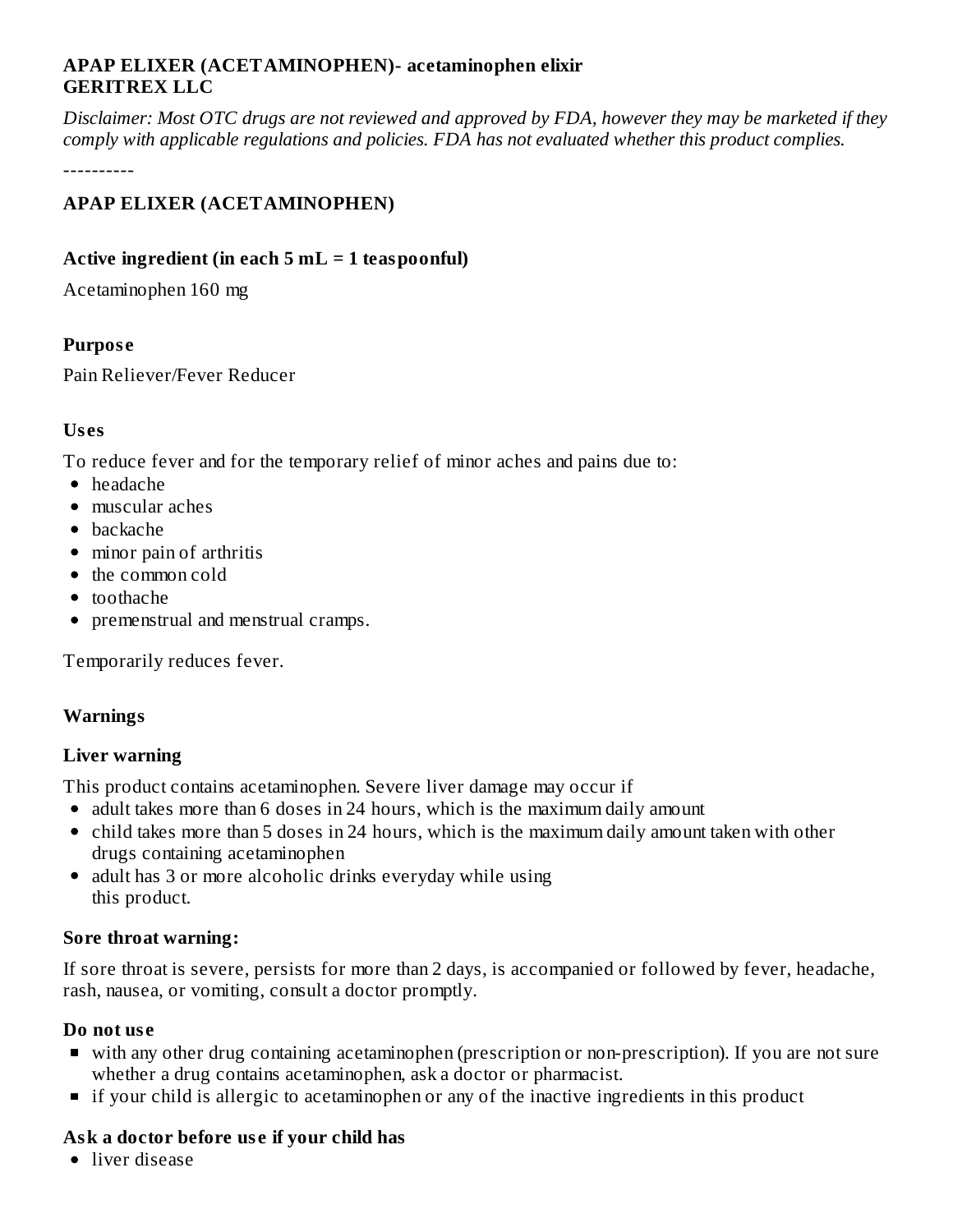is on a sodium-restricted diet.

# **Ask a doctor or pharmacist before us e if your child is** taking the blood thinning drug warfarin

# **When using this product: Do not exceed recommended dos e**

### **Stop us e and ask a doctor if:**

- Pain gets worse or lasts more than 5 days
- fever gets worse or lasts more than 3 days
- new symptoms occur.
- redness or swelling is present.

These could be signs of a serious condition.

**If pregnant or breast-feeding**, ask a health professional before use.

### **Keep out of reach of children.**

# **Overdose Warning:**

taking more than the recommended dose (overdose) may cause liver damage.

In case of overdose get medical help or contact a Poison Control Center right away. Quick medical attention is critical for adults/children even if you do not notice any signs or symptoms.

# **Directions**

- shake well before using
- find the right dose on chart below, if possible, use weight to dose; otherwise use age
- dosage may be repeated every 4 hours, or as directed by your doctor
- do not use more than 5 doses in 24 hours
- do not use more than 5 days unless directed by a doctor.

| Weight (lbs.) | Age (years) | dos age-teas poonful (tsp.)    |
|---------------|-------------|--------------------------------|
| under 24      | under 2     | consult Physician              |
| $24 - 35$     | $2$ to $3$  | 1 tsp. $(5 \text{ mL})$        |
| $36 - 47$     | $4$ to 5    | $11/2$ tsp. $(7.5$ mL)         |
| 48-59         | $6$ to $8$  | $2$ tsp. $(10 \text{ mL})$     |
| 60-71         | 9 to 10     | $2 \frac{1}{2}$ tsp. (12.5 mL) |
| 72-95         | 11 to 12    | $3 \text{ (sp. (15 mL)}$       |
| over 95       | 12 to adult | 4 tsp. $(20 \text{ mL})$       |

### **Other information**

- Store at room temperature 15°-30°C (59°-86°F)
- protect from freezing
- protect from light
- **each teaspoon (5mL) contains:**sodium 7 mg

# **TAMPER EVIDENT: DO NOT USE IF BREAKAWAY BAND ON CAP IS BROKEN OR MISSING.**

**Inactive Ingredients:**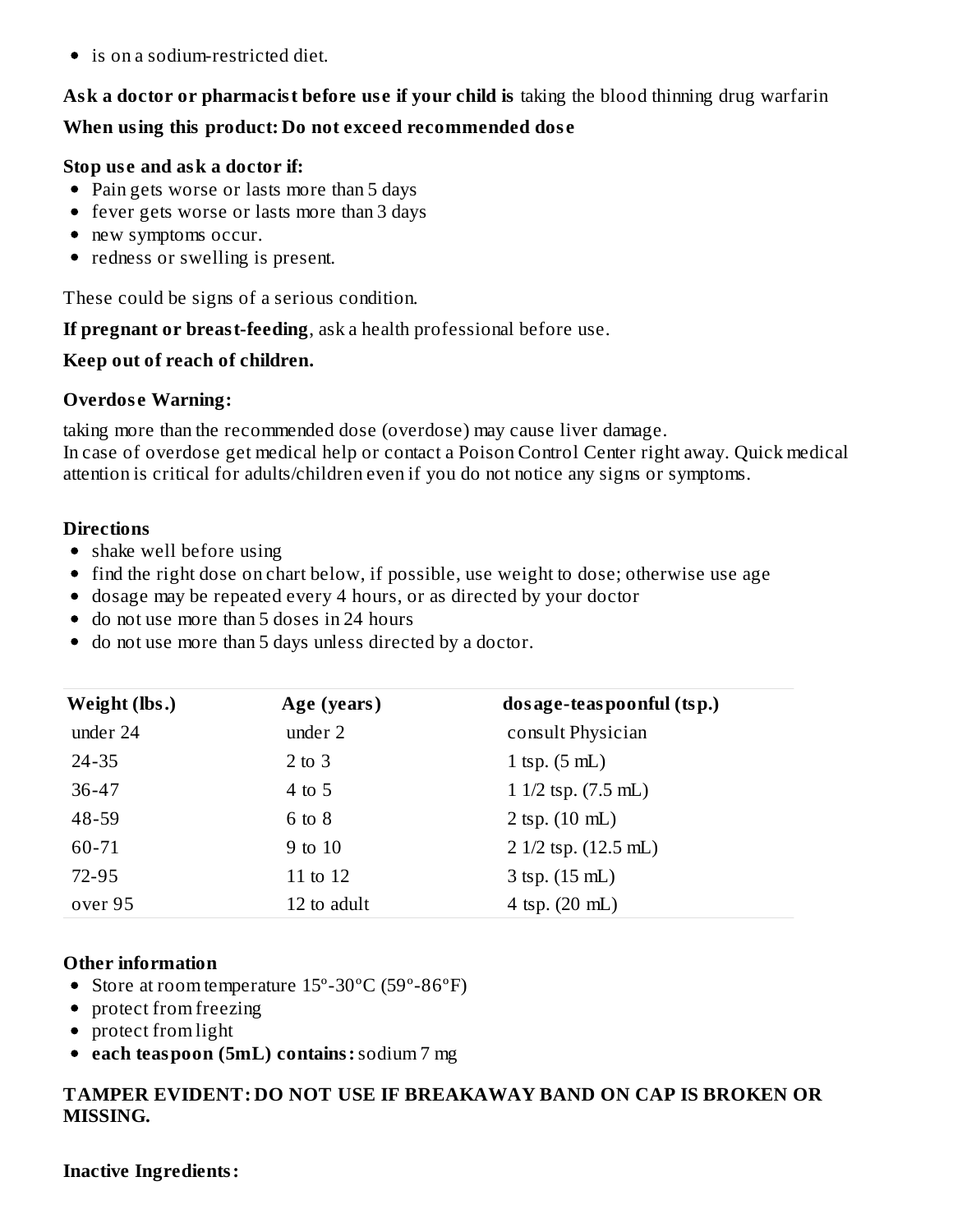citric acid, FD&C red #40, glycerin, PEG 400, sodium benzoate, sodium citrate, sodium saccharin, sorbitol, water, art. cherry flavor



| <b>APAP ELIXER (ACETAMINOPHEN)</b>     |                       |                    |               |  |  |
|----------------------------------------|-----------------------|--------------------|---------------|--|--|
| acetaminophen elixir                   |                       |                    |               |  |  |
|                                        |                       |                    |               |  |  |
| <b>Product Information</b>             |                       |                    |               |  |  |
| <b>Product Type</b>                    | <b>HUMAN OTC DRUG</b> | Item Code (Source) | NDC:54162-129 |  |  |
| <b>Route of Administration</b>         | ORAL                  |                    |               |  |  |
|                                        |                       |                    |               |  |  |
|                                        |                       |                    |               |  |  |
| <b>Active Ingredient/Active Moiety</b> |                       |                    |               |  |  |